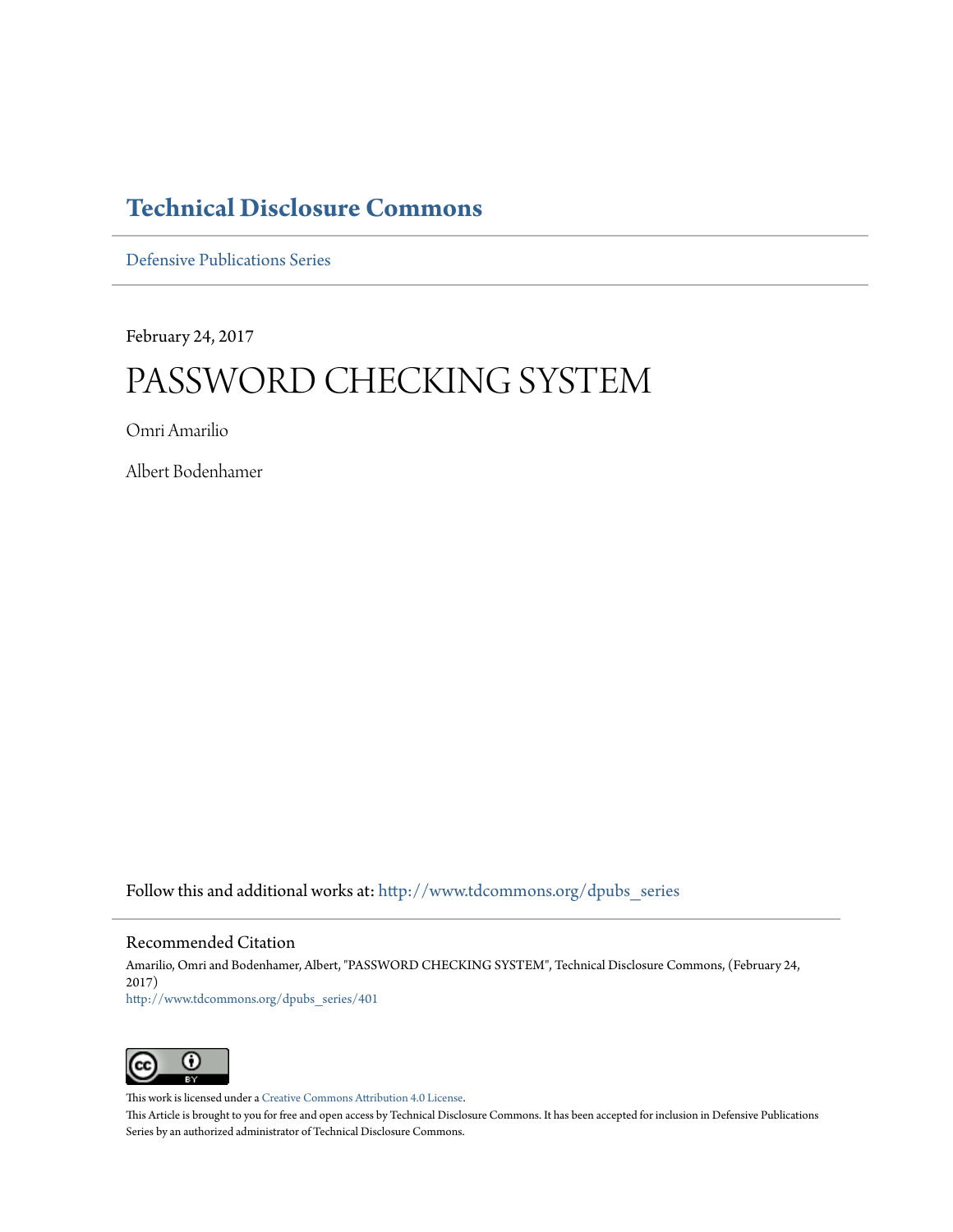#### PASSWORD CHECKING SYSTEM

### ABSTRACT

A password checking system can be used to log into a device or service by entering a password in the form of a character sequence on a first keyboard layout. In case a user enters a password that does not match the correct password, the system retrieves a list of alternate keyboard layouts. Then the system uses the user's touch location pattern from the password entry on one of the alternate keyboard layouts in the list, and the system converts the touch location pattern to another character sequence. The system then checks whether the converted character sequence matches the correct password. Then, if the converted character sequence matches the correct password, the system unlocks the device or service. Thus, if a user attempts to unlock a device or service fails due to incorrect password entry, the system tries the converted character codes based on other keyboard layouts and checks for a password match.

#### PROBLEM STATEMENT

The use of passwords for logging into a device or a service is generally known in the art. A user usually inputs a password using a keyboard by typing a character sequence for the password. Furthermore, there are a wide variety of keyboard layouts available that can be used for inputting the password into a device. A user may set the password in one keyboard layout but may have to press/tap different keystroke patterns on another keyboard layout for inputting the correct password in order to log into a service or the device. For example, the password was set on a keyboard with a different language and with a multilingual use case a different language keyboard is presented to input the password. This implies that the password is used only in the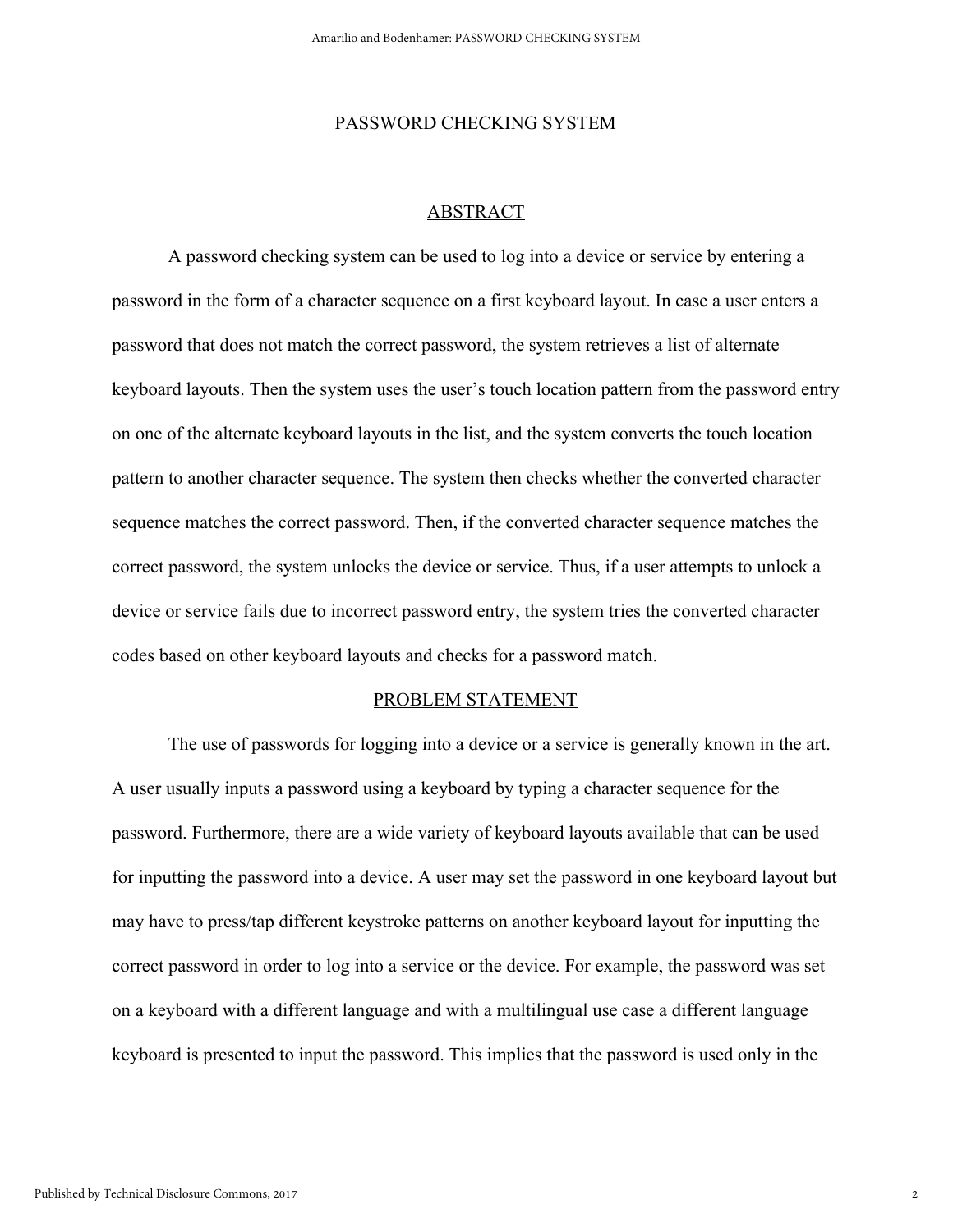final form, i.e., the character sequence which was initially set by the user. Generally, a user develops a muscle memory for typing passwords on one form of keyboard layout which was used to set the password. In many cases, the user may inadvertently input a wrong password on a different kind of keyboard layout by tapping in the keystrokes pattern as per the keyboard that was used to set the password. Because there is no way to know if the user tapped the right keystroke pattern on the keyboard but was just using the wrong keyboard layout, the device will interpret the input as a wrong password entry. This should lead to authentication failure and may cause unnecessary inconvenience to the user who then has to convert to the correct keyboard layout and then re-enter a password.

#### DETAILED DESCRIPTION

The systems and techniques described in this disclosure relate to a password checking system that checks the correctness of a password based on a tapping pattern of the password on various types of keyboard layouts. The system can be implemented for use in an Internet, an intranet, or another client and server environment. The system can be implemented locally on a client device or implemented across a client device and server environment. The client device can be any electronic device such as a mobile device, a smartphone, a tablet, a handheld electronic device, a wearable device, a laptop, a desktop computer, etc. The client device can further include a password-enabled locking apparatus having a virtual/hardware keyboard to input the password. The system can further be implemented for use in a password protected gateway implemented on a server or locally on a client electronic device. The system can be implemented to any computing environment where a password is required.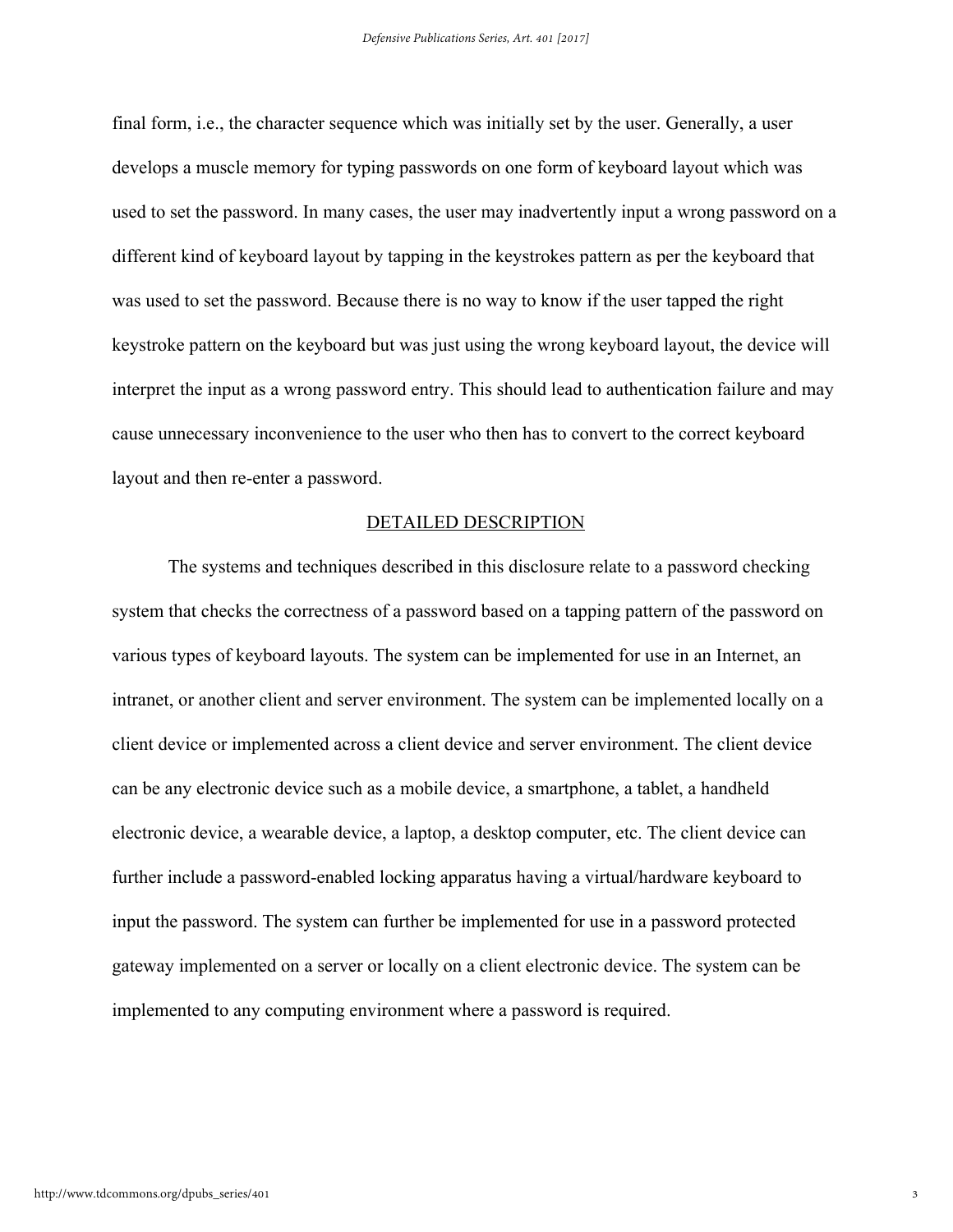Fig. 1 illustrates an example method 100 to determine the correctness of a password based on the tapping pattern of the password on different types of keyboard layouts. The method 100 starts with setting a password. The system receives (102) a first character sequence. The first character sequence can be any alphanumeric character sequence which a user wants to set as a password. For example, the first character sequence may contain a combination of letters (A-Z, a-z), numbers (0-9), and special characters  $(Q, *, \_$ , etc.). The system may receive the first character sequence through a keyboard. The keyboard can be an on-screen virtual QWERTY keyboard of a smartphone or an externally attached hardware keyboard. The types of keyboards may further include, but are not limited to, AZERTY type, Dvorak, ADB keyboard, KALQ for touch screen devices, T9 keypad, calculator keypad, a multilingual keypad, and telephone keypad.

The system receives (104) a second character sequence through the same keyboard. The second sequence can be an alphanumeric character sequence. The system then determines (106) whether the first and the second character sequences match. If the first and the second character sequence match with each other, the system stores (108) a non-reversible "secret" corresponding to the matching character sequence to be identified as the password. If the first and the second character sequences do not match, the system starts again with receiving (102) a first character sequence and receiving (104) a second character sequence until the first and second character sequence match.

After the password storage phase is complete, the system receives (110) a third character sequence. The system may receive a third sequence as an attempt by a user to unlock a device or a service/application. The user may input the third character sequence as an alphanumeric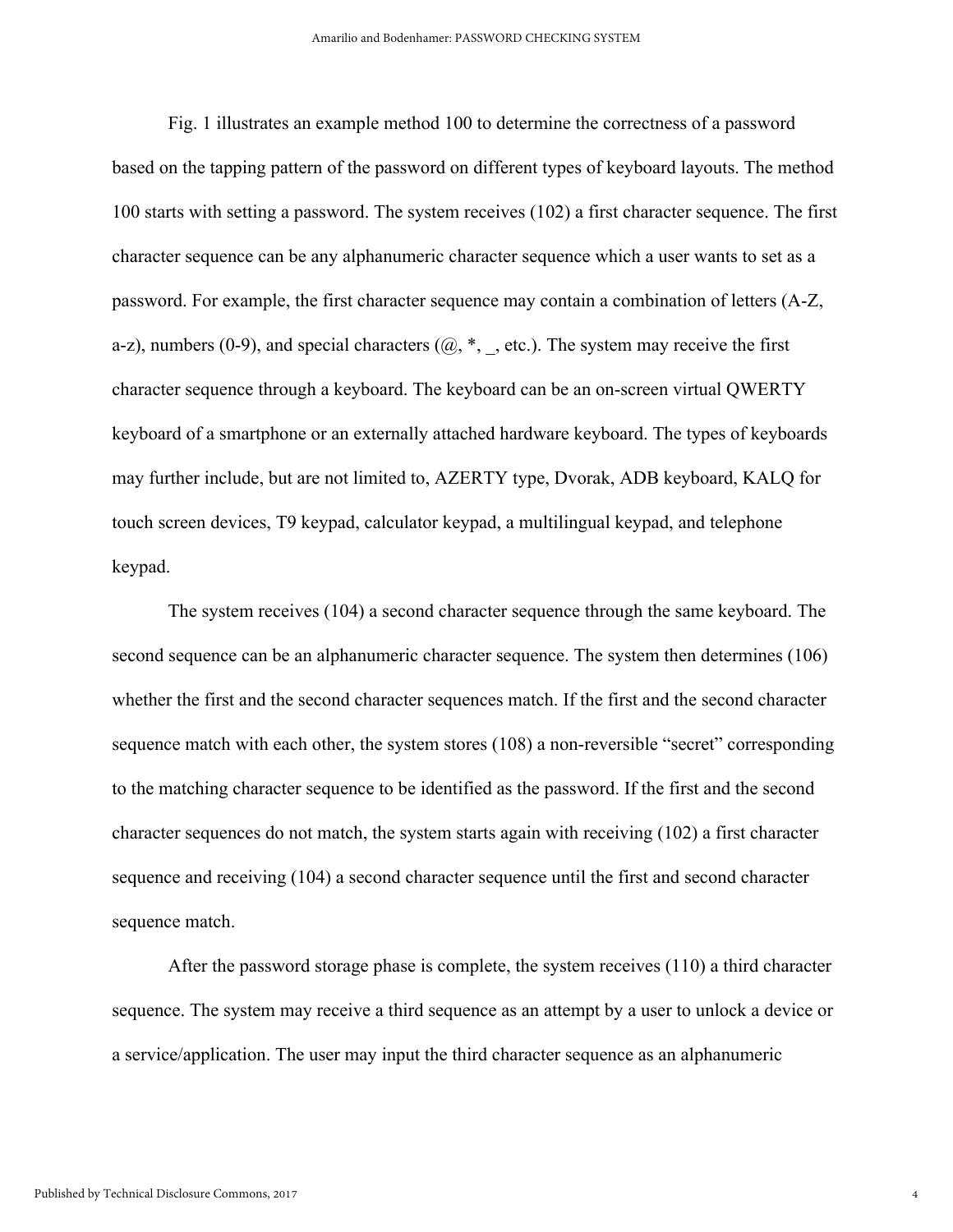character sequence using any of various implementation options such as an on-screen virtual keyboard of a smartphone or an externally attached hardware keyboard as described previously with respect to steps 102, 104. The system then proceeds to determine (112) whether the third character sequence matches the password. If the third character sequence matches the password, the system unlocks (114) the device or service/application protected by the corresponding correct password.

If the third character sequence does not match the password, the system identifies (116) the user's keyboard touch-location pattern. The system may identify the tapping pattern of the keystrokes that the user created while entering the third character sequence on the keyboard. The system then retrieves (118) an ordered list of alternate keyboard layouts. The alternate keyboard layouts may include various Latin keyboard layouts, e.g., QWERTY layout, AZERTY layout, or T9 layout, etc. The system sets (120) a pointer to a (first) alternate keyboard layout in the retrieved ordered list of alternate keyboard layouts. The system then converts (122) the user's keyboard touch-location pattern to another character sequence based on the pointed-to first alternate keyboard layout. Thus, in this step, the system determines how the third character sequence entered by the user would look like if that pattern were entered on the pointed-to first alternate keyboard layout.

The system then determines (124) whether the resulting character sequence on the first alternate keyboard matches the correct password. If yes, the system unlocks (114) the intended device or service/application which the user was attempting to access by entering the third character sequence. If the resulting character sequence on the first alternate keyboard layout does not match the correct password, the system advances (126) the pointer to the next alternate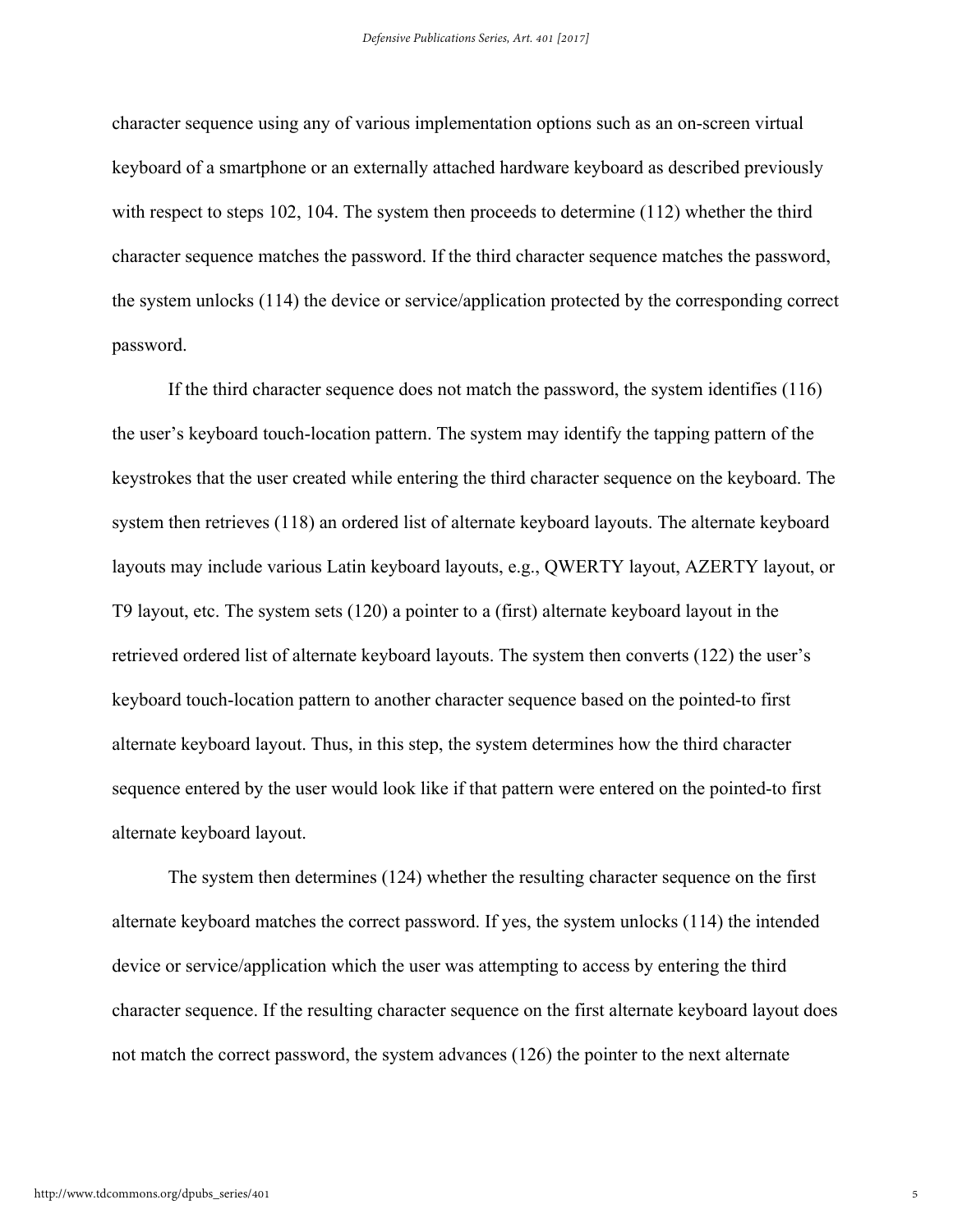keyboard layout and proceeds to set the pointer to the second (next) alternate keyboard layout in the ordered list of alternate keyboard layouts. The system then repeats the steps of converting (122) the user's keyboard touch-location pattern to another character sequence based on the pointed-to alternate keyboard layout and determining (124) whether the resulting sequence from the pointed-to alternate keyboard layout matches the correct password until all the keyboard layouts in the retrieved list of keyboard layouts have been exhausted, or the correct sequence criteria has been met with one of the keyboard layouts in the list.

In an alternate embodiment, the system simultaneously determines and adds each character of all layouts in a different input field as the user types the third character sequence for inputting the password. The resulting sequences in different input fields are matched for correctness of the entered password with the original password. In this way, the process of matching the entered password with the original password, keeping in view the possible representations of the original password on various alternate keyboard layouts, may save the user an inconvenience of re-entering the password based on the current keyboard layout or switching the keyboard layout and then re-entering the password. Further, if the system runs out of various keyboard layouts (126), an error message is displayed to the user for prompting a wrong password input. The system allows limited number of attempts for determining (124) that the entered password is correct in order to keep the security guarantee of a password. This stops a random user from brute-forcing the password through an excessively large amount of keyboard layouts.

Fig. 2 is a block diagram of an exemplary environment that shows components of a system for implementing the techniques described in this disclosure. The environment includes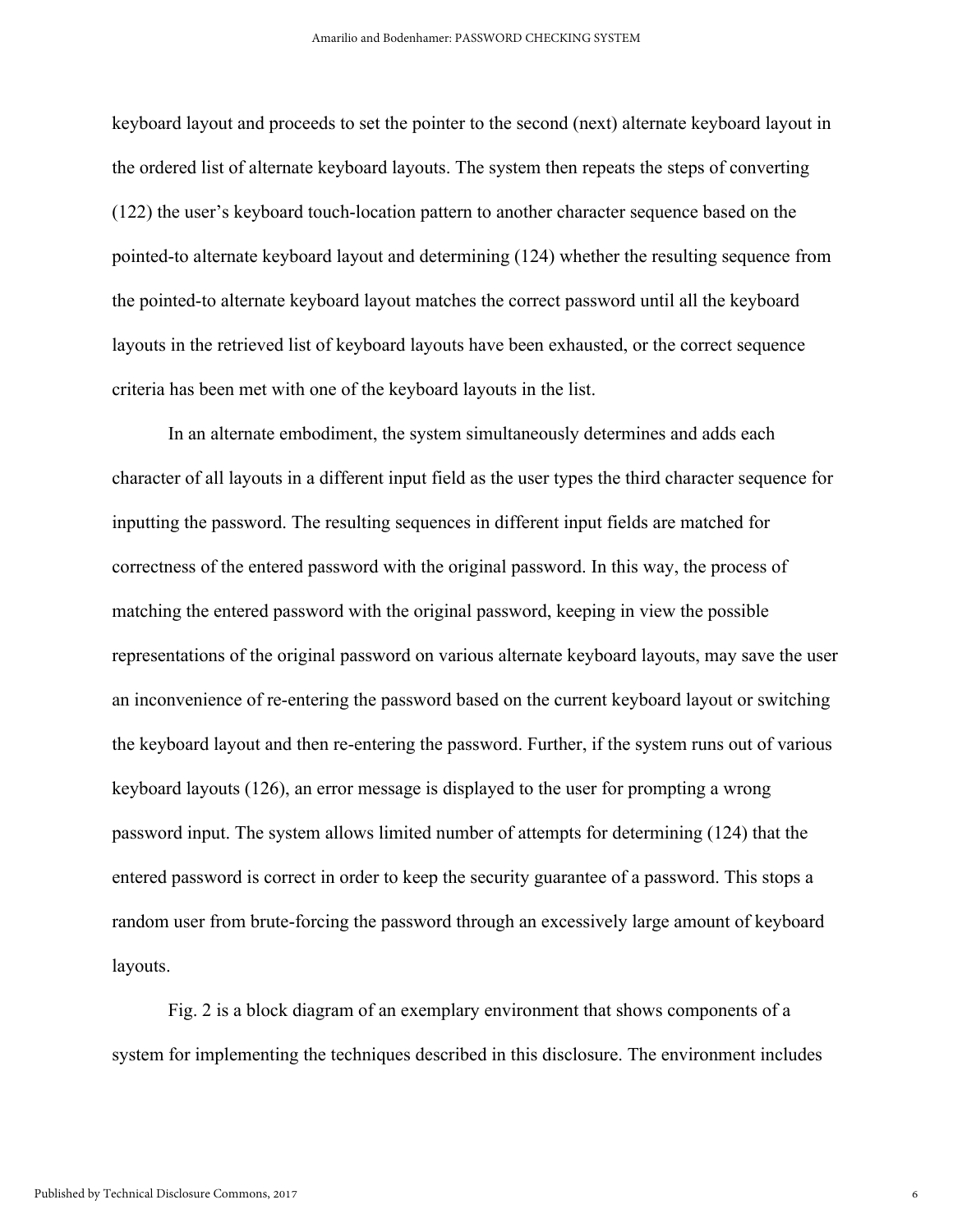client devices 210, servers 230, and network 240. Network 240 connects client devices 210 to servers 230. Client device 210 is an electronic device. Client device 210 may be capable of requesting and receiving data/communications over network 240. Example client devices 210 are personal computers (e.g., laptops), mobile communication devices, (e.g. smartphones, tablet computing devices), set-top boxes, game-consoles, embedded systems. The other devices 210' that can send and receive data/communications over network 240 may include a password-enabled locking apparatus having a virtual/hardware keyboard for inputting the password, etc. Client device 210 may execute a password protected application, such as a web browser 212 or 214 or a native application 216. Web applications 213 and 215 may be displayed via a web browser 212 or 214. Server 230 may be a web server capable of sending, receiving and storing web pages 232. Web page(s) 232 may be stored on or accessible via server 230. Web page(s)  $232$  may be associated with web application  $213$  or  $215$  and accessed using a web browser, e.g., 212. When accessed, webpage(s) 232 may be transmitted and displayed on a client device, e.g., 210. Resources 218 and 218' are resources available to the client device 210 and/or applications thereon, or server(s) 230 and/or web pages(s) accessible therefrom, respectively. Resources 218' may be, for example, memory or storage resources; a text, image, video, audio, JavaScript, CSS, or other file or object; or other relevant resources. Network 240 may be any network or combination of networks that can carry data communication.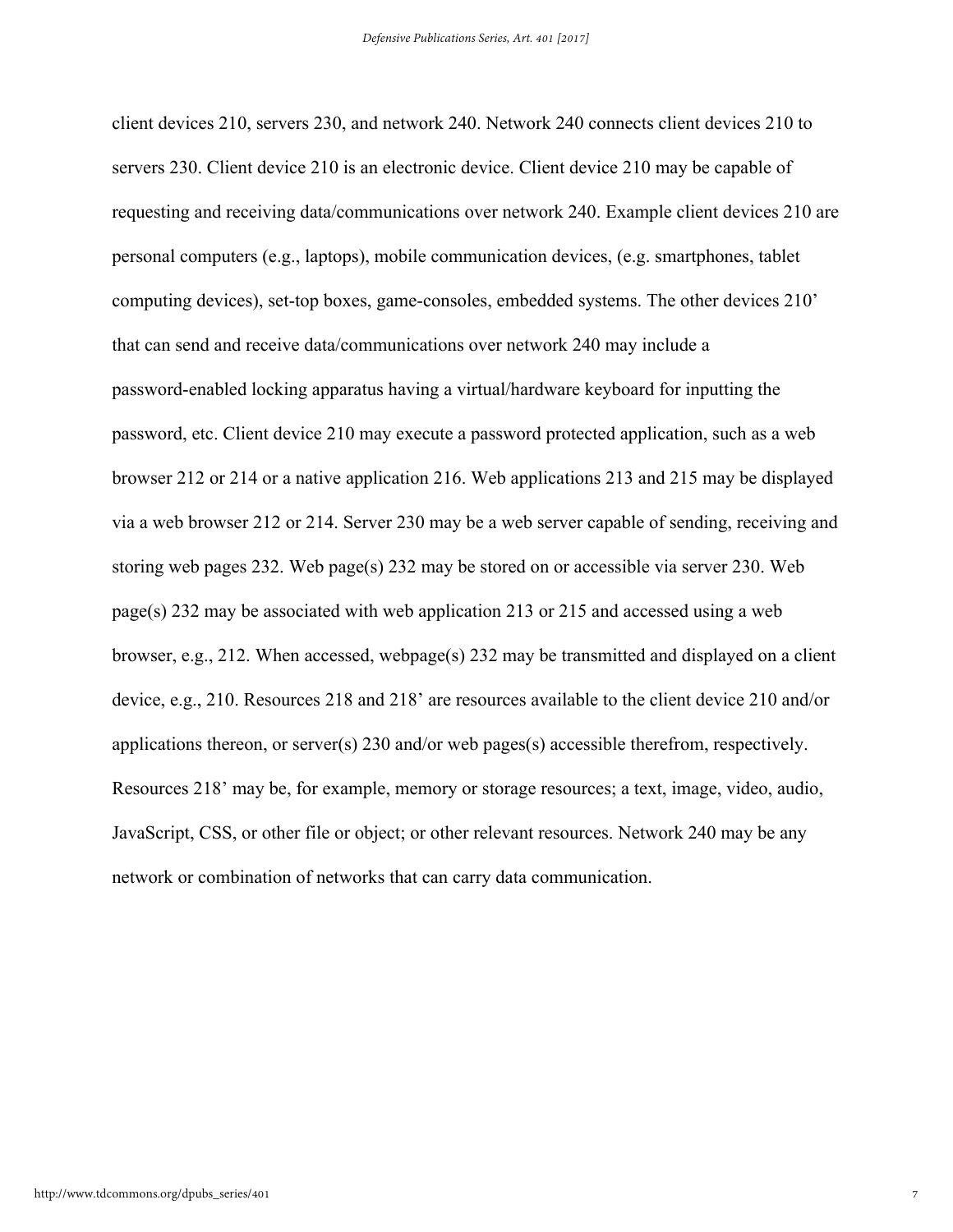#### DRAWINGS



Fig. 1